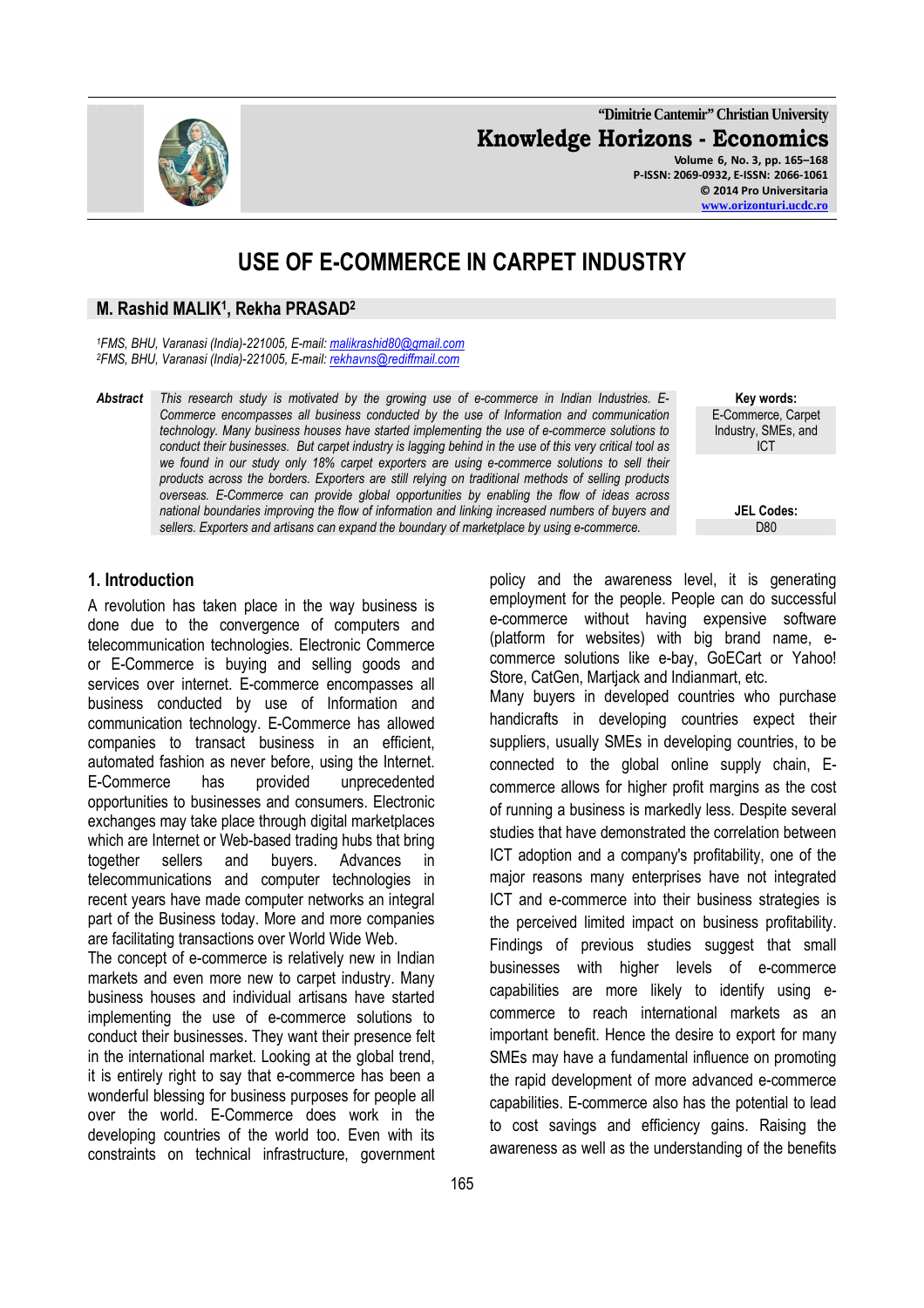to be obtained from e-commerce will be important in increasing its uptake by small business. Unlike the requirements necessary to run a business from a physical building, e–commerce does not require storage space, insurance, or infrastructure investment on the part of the retailer. Employing E-commerce does offer opportunities for carpet producers and can enhance performance and efficiency at the different stages of a value chain (Darbanhosseiniamirkhiz et al., 2011). In this paper we have tried to find out the current status of the use of e-commerce in the carpet industry in Bhadohi District of Eastern UP in India and also identified the constraints of and opportunities for the carpet sector on implementing the e-commerce solutions.

#### **2. Literature review**

Evolving the carpet manufacturing approach from mass production to mass customization is not just simply employing E-Commerce or using information technologies in the practice of marketing, production, or delivery. Information and Communication Technology (ICT) platform can accelerate the transition phase of introduction of technology to carpet. No doubt, company competitiveness is profoundly related to the level of technology, levels of skills, learning and experience. Selling carpets through an Internet platform in a developing country has encountered many limitations (Darbanhosseiniamirkhiz et al., 2011). Some of these barriers surround B2C e-commerce, and include customer can see but not touch and feel the quality of the carpets, Jelassi and Leenenl, (2003), digital photographs may not give accurate colorations, Hadjimanolis, (1999), the buyer's need to trust the company and brand, expectation of high service standards and especially customer financial security, Oxley and Yeung, (2001). Oyelaran-Oyeyinka and Kaushalesh (2006) indicated that a pre-requisite for technological progress is by skill upgrade through an indepth understanding of the latest technologies. The globalization of business has provided SMEs with opportunities and challenges, Saarenketo et al. (2008). Involvement of ICT to boost the performance of SMEs has long been appreciated, Morgan et al. (2006). Exploiting ICT technology is one of the potential opportunities. Above all, business-to-business ecommerce has been introduced as an emerging trend.

Both sellers and buyers can reap the benefits of the profitability and productivity improvements related to ecommerce, Papinniemi, (1999). The financial cost to the organisation, including hardware investment, training and adaptation cost can be very substantial for SMEs and therefore is a barrier in adopting e-commerce, Walczuch et al (2000). The non availability of competitive telecommunications capability and the development of its infrastructure is an important barrier to e-commerce in SMEs, LE and Koh, (2001). In terms of the Internet, e-commerce use amongst small businesses is currently lagging behind their larger counterparts. However, many small businesses view ecommerce as providing cost savings and growth potential, and the gap relative to larger enterprises is closing. E-commerce presents small businesses with the opportunity to compensate for their traditional weakness in areas such as access to new export markets and competing with larger firms. It can provide global opportunities by enabling the flow of ideas across national boundaries improving the flow of information and linking increased numbers of buyers and sellers, Harvie (2004).

#### **3. Statement of problem**

Advances in Information & Communication Technologies in recent years have made profound impact on integral part of the Business. Among various technology-based solutions for business, E-Commerce has emerged as an important method of transaction and provides unprecedented opportunities to businesses and consumers. E-Commerce has been used in many organizations, particularly in developed countries. However, there is uncertainty whether to what extent it is being used in Carpet Industries of India. Therefore, present study aims to find out the current status of the use of e-commerce in the carpet industry in Bhadohi District of Eastern UP in India.

### **4. Objectives**

- 4.1 To know the current status of E-Commerce adoption in the carpet industry.
- 4.2 To analyse the managing style of E-Commerce site by the organisation in the carpet industry.
- 4.3 To analyse the effectiveness of e-commerce as an ability to increase the cross-border sales of carpets.
- 4.4 To identify the benefits of e-commerce to the exporters.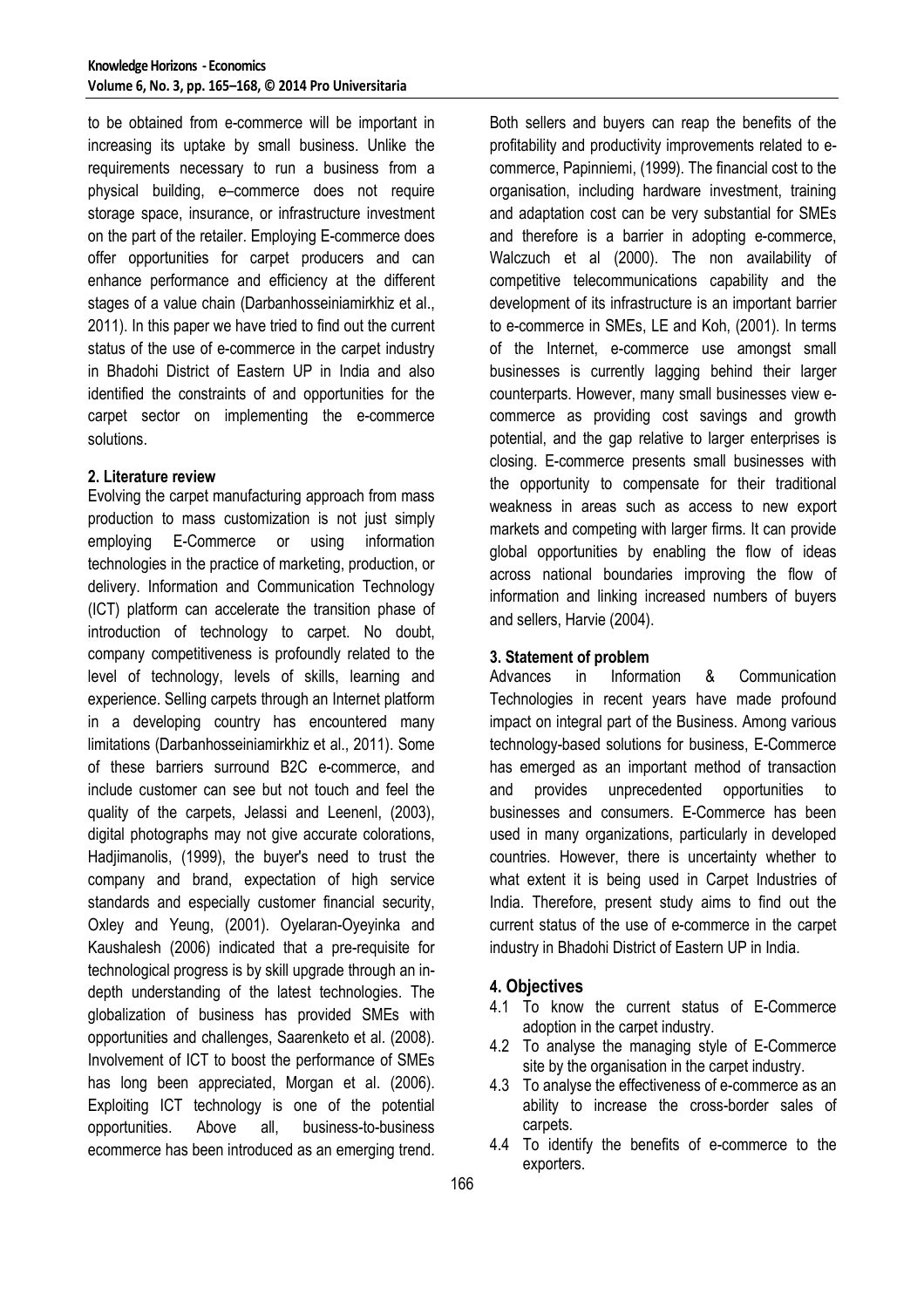## **5. Methods of research**

Sampling Frame: In this study all the carpet firms of Bhadohi District registered with All India Carpet Manufacture Association (AICMA) were included in the sampling frame.

Sample Size: 65 Enterprises were surveyed from the high concentrated areas of Bhadohi district including villages like Ghosia, Khamaria, Gopiganj, Ghatampur, Raj Nagar, and Shivpur incuding Bhadohi city.

Sampling Technique: Area wise simple random sampling technique was used to collect data.

Data collection: Primary data was collected with the help of structured questionnaire of multiple choices.

### **6. Findings and discussions**

Out of 65 carpet enterprises we surveyed only 12 enterprises used the e-commerce for their sales across the borders. 24 per cent were rural and 76 per cent were urban enterprises and among the user of ecommerce we found wide gap between rural urban enterprises as only 7 per cent were rural and rest were urban enterprises.

The purpose of e-commerce site hosting was different for the carpet exporters as 34% used for Promotional purpose, 8 per cent exporters' sole purpose was wholesale while 50% and 8% used it for promotion & Wholesale and promotion & retail purposes respectively. The pattern of enquiry received was mainly related wholesale as 67% enquiries received were from wholesaler and 25% were from actual customers while rest were of mixed in nature.

The way how e-commerce sites are managed by the exporters as identified during the study. 75% users manage and update website on their own. Buyers or customers send them e-mails/fax or letter and they respond in the same way. 8% users got their websites managed through others agencies while 17% get their products listed in virtual market places and receive enquiries via these virtual sites and do business.

Why this important tool is not widely used in the industry as expected, we identified several constrains in the implementation of e-commerce in the carpet industry through this study. These are:

6.1. Even those who used e-commerce received few enquiries.

6.2. Lower level of awareness

6.3. Cost of development of websites and their maintenance being higher especially for Micro and small enterprises.

6.4. Low level of Technical skills among carpet exporters.

6.5. Variation in the visibility of the products.

6.6. Buyers prefer sample to viewing the product on the site.

Benefits of e-commerce as perceive by the respondents:

| Variables                                                                                   | % of        |
|---------------------------------------------------------------------------------------------|-------------|
|                                                                                             | Respondents |
| <b>Expansion of market</b>                                                                  | 37          |
| Reduction in intermediaries<br>in<br>supply chain                                           | 23          |
| Relevant and detail information<br>available to the buyers                                  | 13          |
| Product can be sold anytime from<br>anywhere                                                | 10          |
| Reach to the global market place                                                            | 13          |
| Improved customer interaction                                                               | 23          |
| Direct interaction with the customer                                                        | 17          |
| E-Commerce increases the sales                                                              | 20          |
| Product available at low prices due<br>to low involvement of intermediaries                 | 23          |
| Customers increased                                                                         | 17          |
| New Design and development of<br>carpets become easy due to timely<br>feedback of customers | 10          |

Note: Percentage is more than 100 because respondents were allowed to choose more than one option.

### **7. Conclusions**

In a knowledge based economy, application of Information and Communication Technology (ICT) will be great leveler for small scale entrepreneurs. E-Commerce presents small exporters with the opportunity to compensate for their traditional weakness in areas such as access to new export markets and compete with larger firms.

E-Commerce in India is still in nascent stage and less prevalent in Indian carpet sector. Carpet exporters have limited access or understanding of these technologies and their benefits. To incorporate the ICT into their operations, carpet exporters which are either micro or small entrepreneur need to find ways to deal with high set-up cost, lack of infrastructure and IT skills. However due to decreasing cost of computers, a growing stalled base of internet use and increasingly competitive Internet Service Providers (ISP) in the country will help fuel e-commerce growth in the industry.